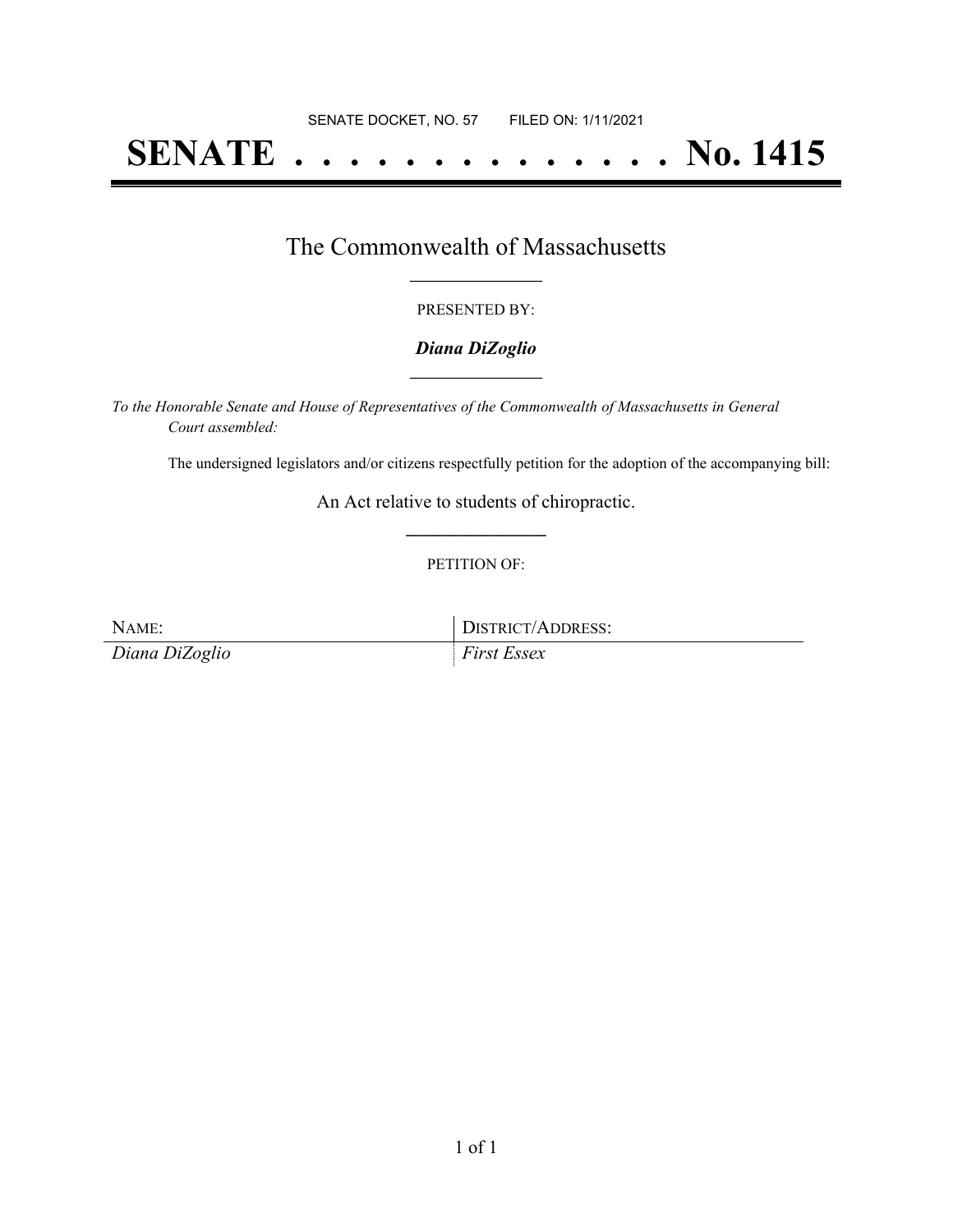## **SENATE . . . . . . . . . . . . . . No. 1415**

By Ms. DiZoglio, a petition (accompanied by bill, Senate, No. 1415) of Diana DiZoglio for legislation relative to students of chiropractic. Public Health.

#### [SIMILAR MATTER FILED IN PREVIOUS SESSION SEE SENATE, NO. *1251* OF 2019-2020.]

### The Commonwealth of Massachusetts

**In the One Hundred and Ninety-Second General Court (2021-2022) \_\_\_\_\_\_\_\_\_\_\_\_\_\_\_**

**\_\_\_\_\_\_\_\_\_\_\_\_\_\_\_**

An Act relative to students of chiropractic.

Be it enacted by the Senate and House of Representatives in General Court assembled, and by the authority *of the same, as follows:*

1 SECTION 1: Chapter 112 of the General Laws is hereby amended by inserting, after

2 section 91, the following new section:-

## 3 Section 91A: Chiropractic students; limited practice of chiropractic under supervision 4 A student of chiropractic, who has (1) completed all academic and clinical class 5 requirements for the degree of doctor of chiropractic a legally chartered chiropractic school, and 6 (2) passed all four levels of the National Chiropractic Board Examinations, may practice 7 chiropractic, under the direct supervision of a licensed chiropractor. The supervising 8 chiropractor shall be a registered chiropractor in the commonwealth and a duly appointed 9 chiropractor of record in the duly licensed chiropractic facility, to which the student may be 10 assigned. The student shall practice under the license of the supervising chiropractor and shall